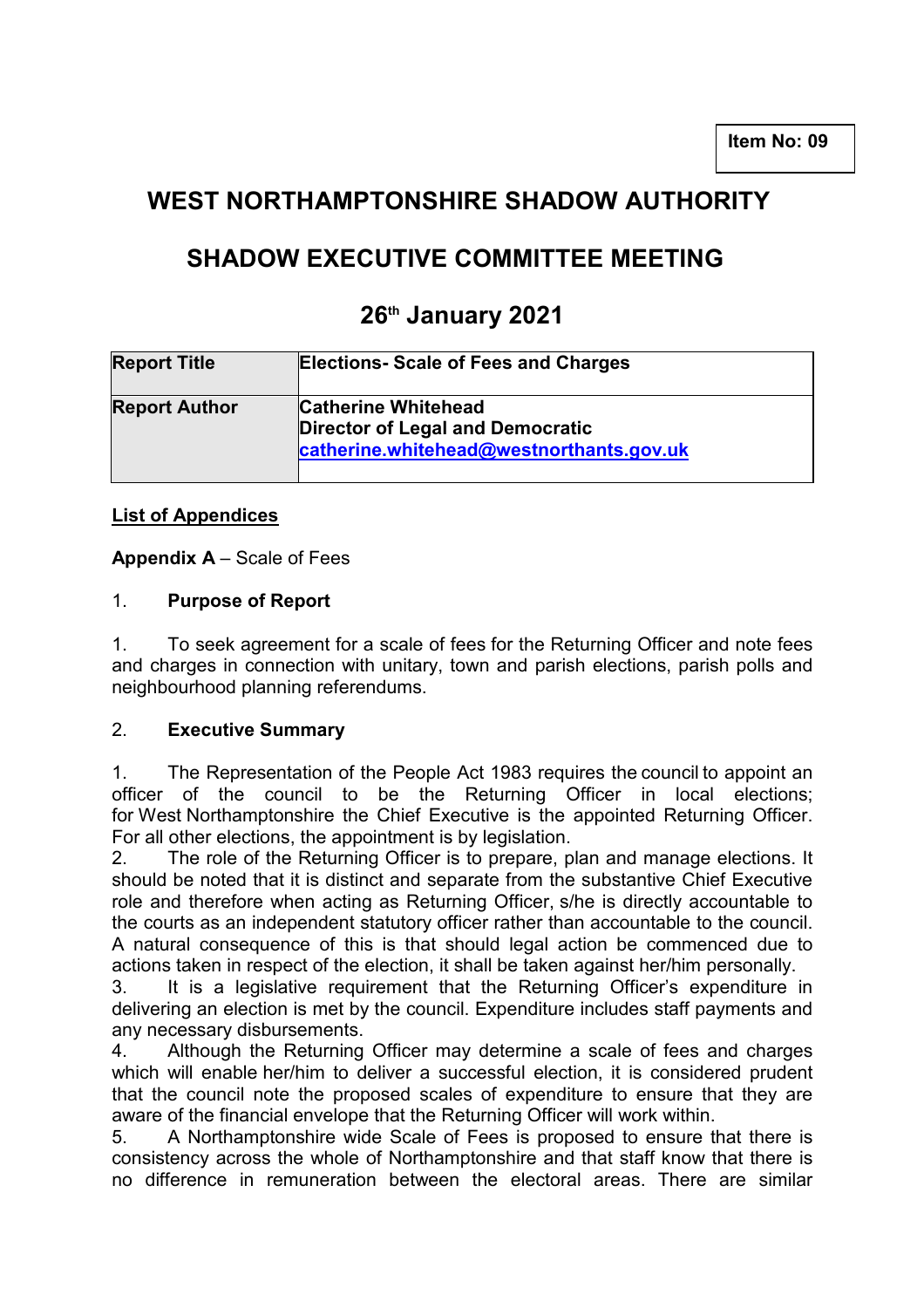arrangements throughout the country. It should be noted that proposed staff fees are not less than they have been in the predecessor Councils

6. The proposed Scale of Fees at Appendix A has been drafted following consultation with colleagues within Northamptonshire and an examination of best practice from around the country. Further, the scale was submitted to the Association of Electoral Administrators (AEA) which is the body that represents election professionals in the UK for comment, and the AEA agreed that they were fair and reasonable in comparison to other scales adopted by other Councils.

7. Members previously agreed that Town and Parish Councils will be recharged for the cost of administering elections on their behalf and the proposed scale also helps to provide some indication to parish and town councils of the likely costs they will be liable to incur.

8. Returning Officer fees vary throughout the country and there is not a standard approach or formula to determining them. The proposed fees are set out within the Scale of Fees at Appendix A. They were reached by consulting with the district councils within Northamptonshire, councils throughout the East Midlands and other councils of a similar electorate size to the new council.

9. In relation to the proposed Returning Officer fees for administering the election of members of West Northamptonshire, they are based upon the agreed fee of £490 per ward for the 2017 Northampton County Council elections but with a small uplift of £60 based upon the complexity of delivering elections based on a 3 member electoral ward.

10. In some instances, the proposed Returning Officer fees would mean that they would be lower than that payable for a three member ward for an existing Council, which would be for example £650 for Kettering Borough and around £850 for East Northants. In the other two areas, the fee would be largely the same.

11. The proposed fees are considered to be reasonable and proportionate considering the geographical size of the area, electorate number and complexity of three member wards.

12. The fees for conducting Parliamentary and Police and Crime Commissioner elections are regulated by the Returning Officers' Fees and Charges Orders made by Government.

#### 3. **Recommendations**

- 1. It is recommended that the Shadow Executive Committee;
- 1. approves the Returning Officer fees contained within Appendix A
- 2. Notes all other fees and charges within the Scale of Fees at Appendix A
- 2. Reason for Recommendations

a. To ensure that there is a consistent and transparent approach to payments for administering elections within West Northamptonshire

#### 4. **Report Background**

## **Resources and Financial**